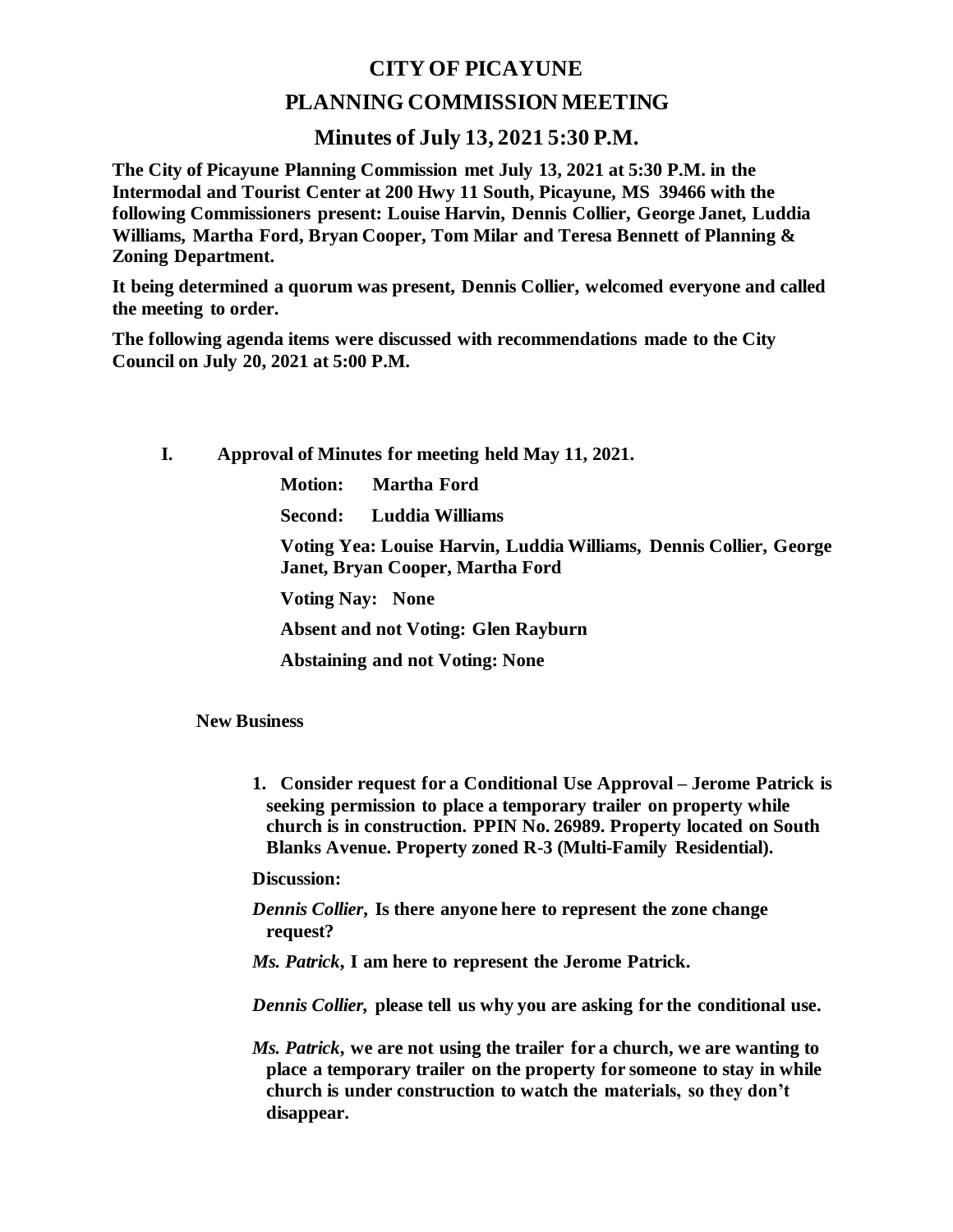*Dennis Collier***, how long do you think it will be before you build the church?**

*Ms. Patrick***, I am not sure. We had wanted to start on the foundation while we are getting all the materials needed for construction. So we don't have a time set.**

*George Janet***, are you talking about a construction trailer?**

- *Ms. Patrick,* **yes, something temporary.**
- *Dennis Collier***, but you said someone will be living in it.**
- *Ms. Patrick,* **yes, so there will be someone there to watch materials while we are in the process of building.**
- *George Janet,* **is this going to be a mobile home or a travel trailer?**
- *Ms. Patrick,* **no mobile home, just something small for 1 person to watch building materials.**
- *George Janet,* **the reason I asked is that the last time we actually passed something where they were trying to place mobile homes on Nixon Street for people to live in, the City Council said no.**
- *Dennis Collier,* **it is a conditional use so we would have to put terms on it to consider it.**
- *Martha Ford,* **yes like a time frame.**
- *Bryan Cooper***, we had an item on the agenda similar to this where a request for a portable building to be placed on the property temporary for someone to stay in while the house was being remodeled.**
- *Martha Ford,* **the reason we are asking about the type of trailer you will be placing on the premises, a mobile home is like a permanently fixed home. I don't think that will work. But if it's some kind of construction trailer, or a portable building parked there then it can be easily moved.**
- *Dennis Collier,* **with hurricane season and things like that, it will be a lot safer.**
- *Martha Ford,* **that's more likely to be approved than a mobile home and we can specify what type of trailer to use.**
- *Bryan Cooper,* **portable building, travel trailer, or a construction trailer. You have 3 options, temporary in nature for 1 year and has to be approved by the Code Official before placement. After 1 year you must come back before the Planning Commission to continue the conditional use for the placement on the temporary trailer.**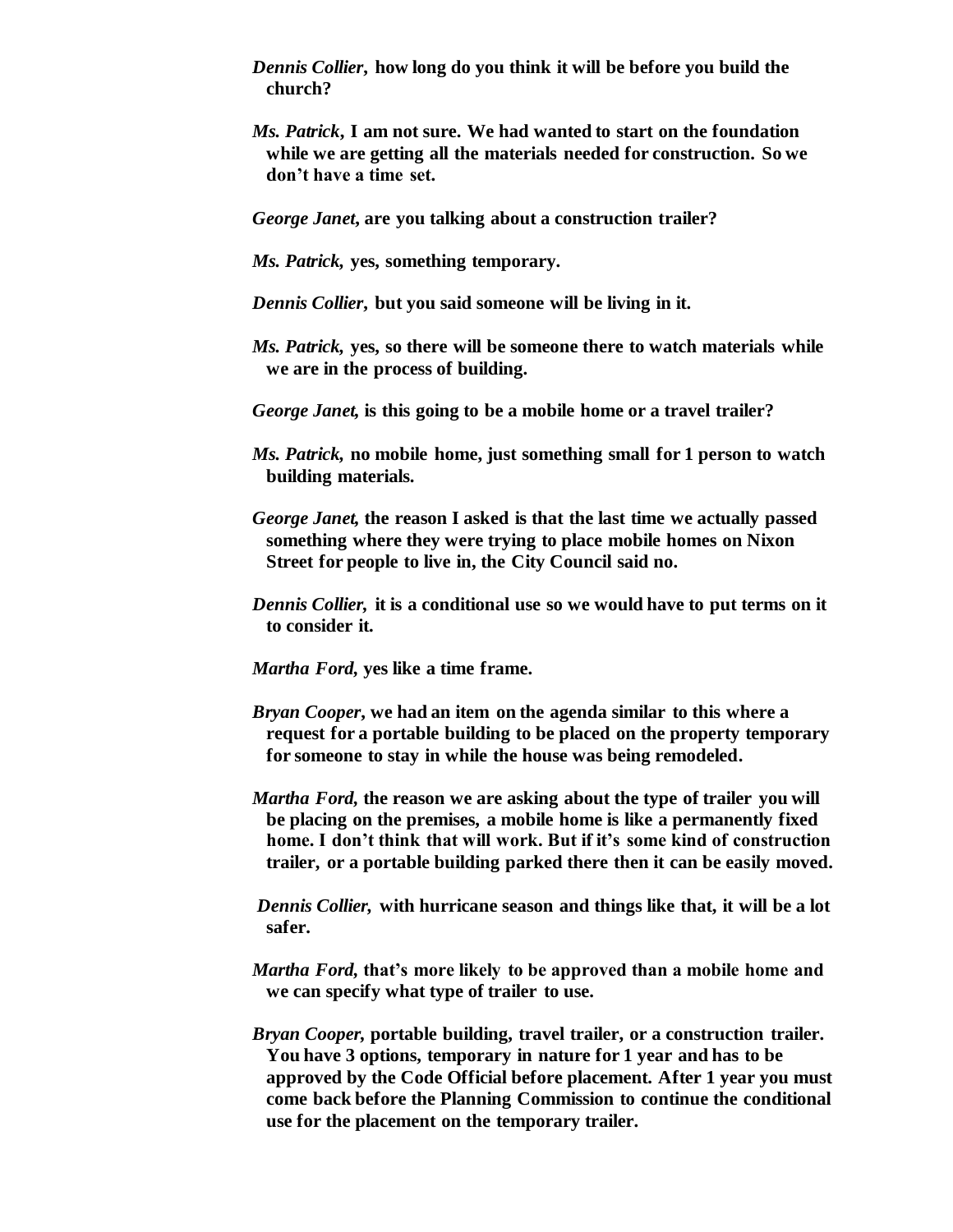**After discussion, with no opposition, the Planning Commission made the decision to approve this request for a Conditional Use. The following vote was taken:**

**Motion: Bryan Cooper**

**Second: Martha Ford**

**Voting Yea: Louise Harvin, Luddia Williams, Dennis Collier, George Janet, Bryan Cooper, Martha Ford**

**Voting Nay: None**

**Absent and not Voting: Glen Rayburn**

 **Abstaining and not Voting: None**

**2. Consider request for a Zone Change Approval – Joey & Dot Breland is seeking permission to re-zone property located at 901 Boley Avenue. PPIN No.'s 22253, 22257, 22258, 22260, 22261, 30113 from C-3 (Highway Commercial) to R-2 (Two Family Residential). Property currently zoned as C-3 (Highway Commercial).**

**Discussion:**

*Dennis Collier***, Is there anyone here to represent the zone change request?**

*Joey Breland,* **I am.**

*Dennis Collier,* **please tell us why you want the zone change.**

- *Joey Breland,* **I have a piece of property that we used to have a hot house on it, and it has a trailer there that was added on to and it is has gotten in really bad condition. I would like to demolish it and build a house there, but I cannot do that if it is zoned commercial. I own all the other property listed and my daughter owns 1 of them.**
- *Dennis Collier,* **none of this property would be spot zoning. All properties are touching the R-2 (Two Family Residential) zone.**
- *Bryan Cooper,* **so we would be going from a least restrictive zone to a more restrictive zone. You own all the parcels listed here and you want them all rezoned to R-2?**
- *Joey Breland, yes***. I had it rezoned years ago when my wife ran a daycare from our home.**
- *George Janet***, you said there is a dilapidated mobile home there that you want to demolish and build a home?**

*Joey Breland,* **yes.**

*Louise Harvin,* **does your wife still run the daycare?**

*Joey Breland,* **no.**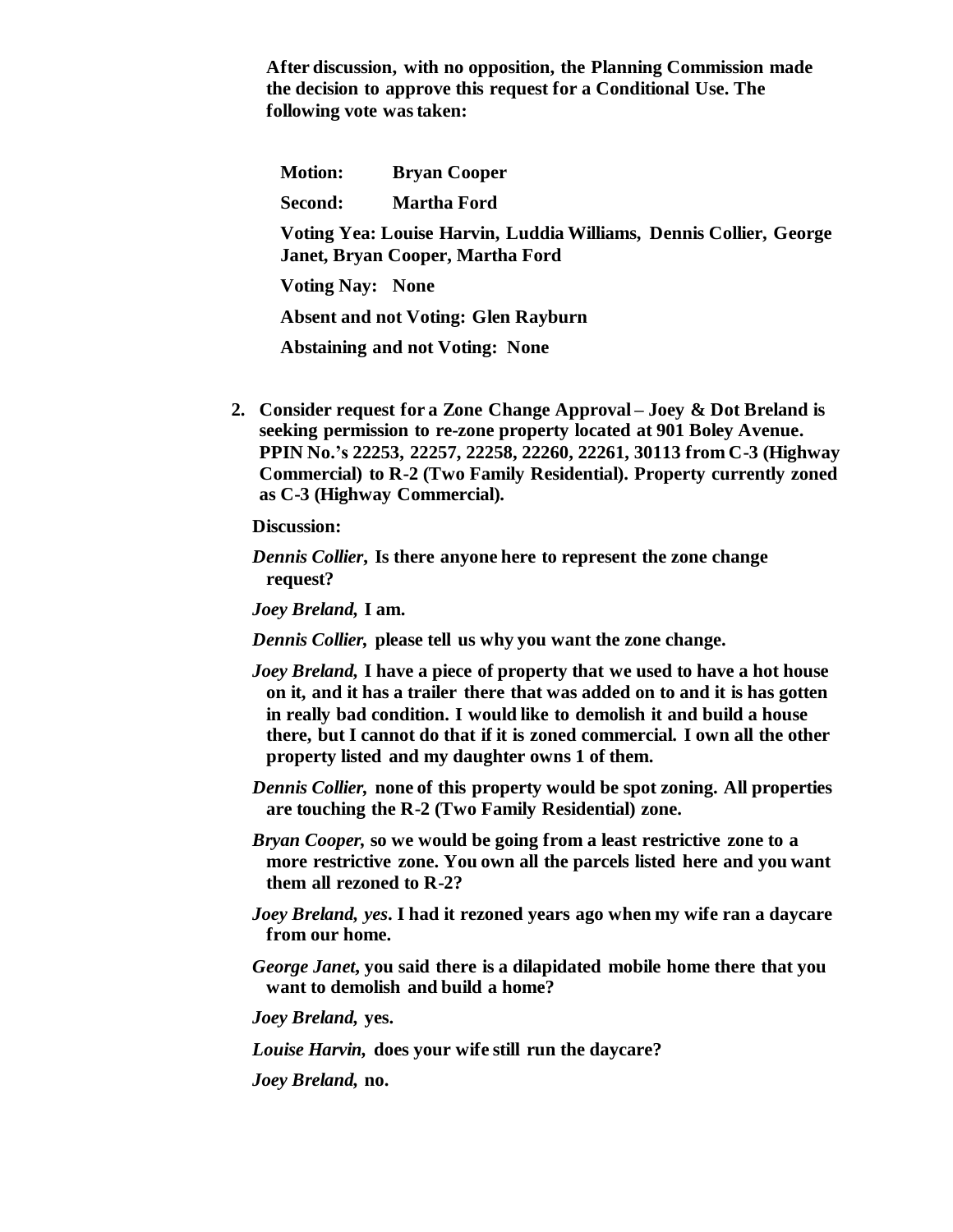**After discussion, with no opposition, the Planning Commission made the decision to approve this request for a Zone Change. The following vote was taken:**

**Motion: George Janet**

**Second: Luddia Williams**

**Voting Yea: Louise Harvin, Luddia Williams, Dennis Collier, George Janet, Bryan Cooper, Martha Ford**

**Voting Nay: None**

**Absent and not Voting: Glen Rayburn**

 **Abstaining and not Voting: None**

**3. Consider request for a Subdivision Approval – Zlakto Jukic is seeking permission to re-subdivide property located at 415 N Green Avenue. PPIN No.26510 into 2 lots. R-2 (Two Family Residential).** 

**Discussion:**

*Dennis Collier***, Is there anyone here to represent the Subdivision request?**

*Omar Nelson***, I am**

*Dennis Collier,* **please tell us why you want to subdivide.**

*Omar Nelson***, I have been building homes in that area and it is bringing the value of the community up and bringing in tax dollars for the city as well. We would like to continue doing so.**

*Dennis Collier, are there any questions or concerns?*

*Bryan Cooper, does this subdivision meet all the requirements to resubdivide? Are the lots big enough?*

*Dennis Collier, they are 75 x 145*

*Bryan Cooper, so we are going from 1 lot to 2 lots. Is that correct?*

*Dennis Collier, yes.*

**After discussion, with no opposition, the Planning Commission made the decision to approve this request for a Subdivision. The following vote was taken:**

**Motion: Luddia Williams**

**Second: George Janet**

**Voting Yea: Louise Harvin, Luddia Williams, Dennis Collier, George Janet, Bryan Cooper, Martha Ford**

**Voting Nay: None**

**Absent and not Voting: Glen Rayburn**

 **Abstaining and not Voting: None**